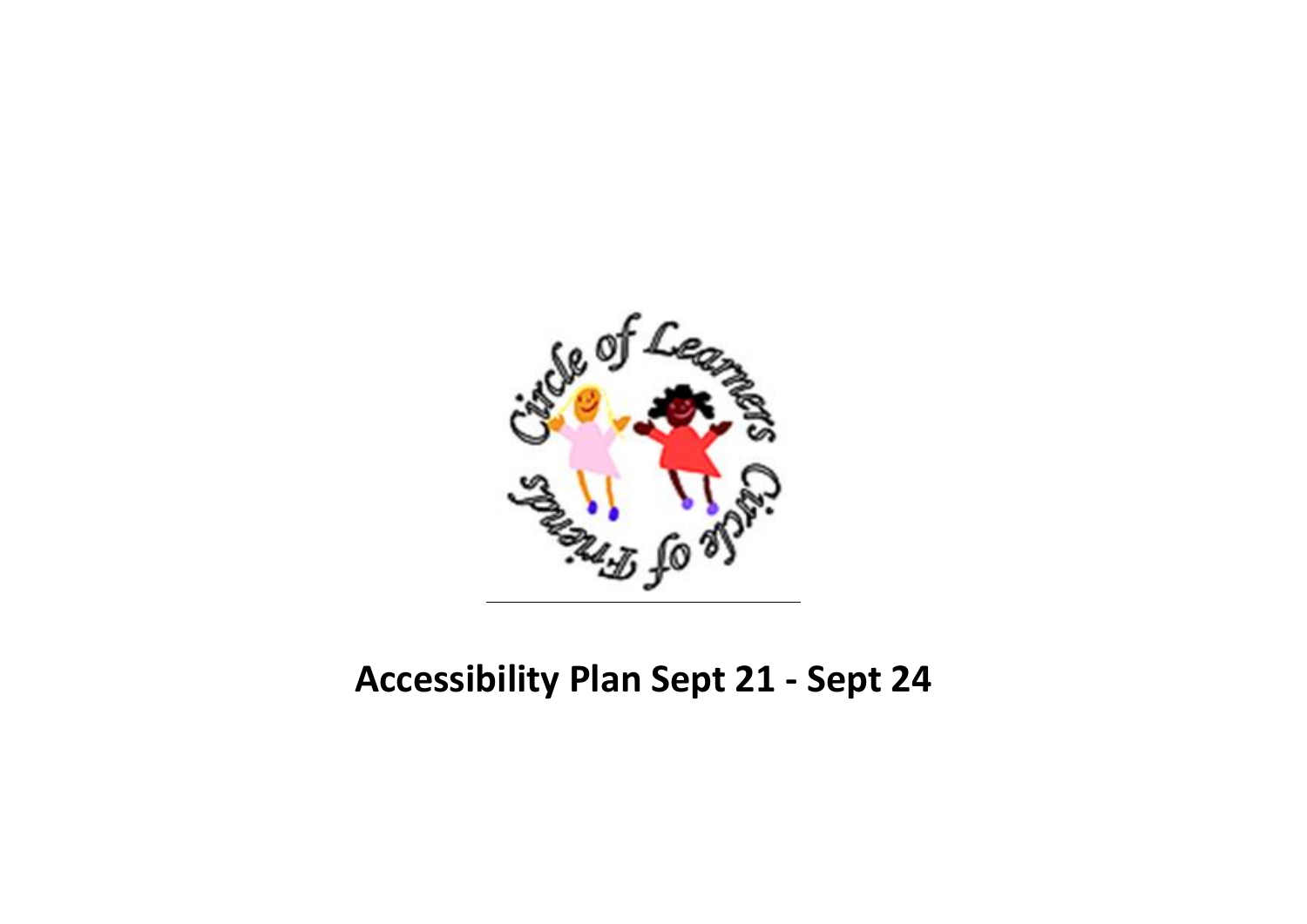#### **Vision Statement**

Under the Equality Act 2010, schools should have an Accessibility Plan. The Equality Act 2010 replaced all existing equality legislation, including the Disability Discrimination Act. The effect of the law is the same as in the past, meaning, "schools cannot unlawfully discriminate against pupils because of sex, race, disability, religion or belief and sexual orientation". According to the Equality Act 2010, a person has a disability if: (a) He or she has a physical or mental impairment, and (b) The impairment has a substantial and long-term adverse effect on his or her ability to carry out normal day-to-day activities.

The Accessibility Plan is listed as a statutory document of the Department for Education's guidance on statutory policies for schools. The Plan will be reviewed every 3 years or where operational needs dictate and approved by the Trust. The review process can be delegated to an individual or the Head. At Watling Park Primary School, the Headteacher will monitor the Plan.

At Gravesnor Infant School, we are committed to working together to provide an inspirational and exciting learning environment where all children can develop an enthusiasm for life-long learning. We believe that children should feel happy, safe and valued so that they gain a respectful, caring attitude towards each other and the environment both locally and globally.

#### **Aims:**

Our Aims are:

• Increase access to the curriculum for pupils with a disability, medical condition or other access needs

• To improve the physical environment of the school to increase the extent to which pupils, staff and other members of the school community with a disability, medical condition or other access needs can access education and associated services.

• Improve the delivery of information to pupils, staff, parents/carers and other members of the school community

1) The document will be used to advise other school planning documents and policies and will be reported upon annually in respect of progress and outcomes.

The Accessibility Plan is structured to complement and support the school is Equality Objectives, and will similarly be published on the school website. We understand that the Local Authority will monitor the school's activity under the Equality Act 2010 (and in particular Schedule 10 regarding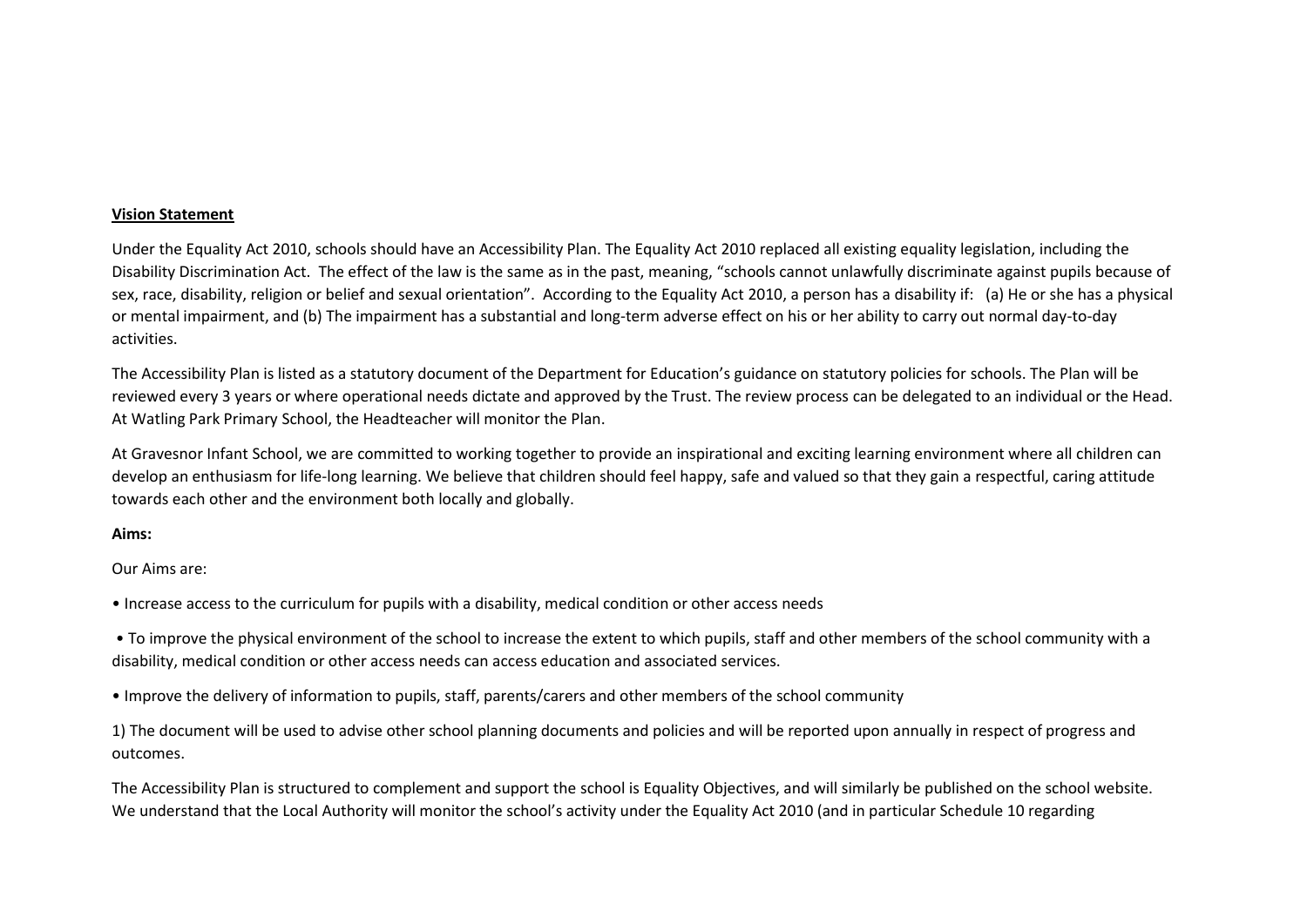Accessibility) and will advise upon the compliance with that duty. The Accessibility Plan will be published on the school website. The Accessibility Plan may be monitored by Ofsted during inspection processes in relation to Schedule 10 of the Equality Act 2010.

2) Gravesnor Infant School is committed to providing an environment that enables full curriculum access that values and includes all pupils, staff, parents and visitors regardless of their education, physical, sensory, social, spiritual, emotional and cultural needs. We are committed to adhering to the principles of the Equality Act 2010 with regard to disability and to developing a culture of inclusion, support and awareness within the school.

3) The Gravesnor Infant School Accessibility Plan shows how access is to be improved for disabled pupils, staff and visitors to the school within a given timeframe and anticipates the need to make reasonable adjustments to accommodate their needs where practicable.

The Gravesnor Infant School Accessibility Plan relates to the key aspects of physical environment, curriculum and written information:

• Increase access to the curriculum for pupils with a disability, adapting the curriculum as necessary. This includes teaching and learning and the wider curriculum of the school such as participation in after-school clubs, leisure and cultural activities or schools visits – it also covers the provision of specialist or auxiliary aids and equipment, which may assist these pupils in accessing the curriculum within a reasonable timeframe (If a school fails to do this they are in breach of their duties under the Equalities Act 2010).

• Improve and maintain access to the physical environment of the school, adding specialist facilities as necessary – this covers improvements to the physical environment of the school and physical aids to access education within a reasonable timeframe;

• Where needed, adapt the delivery of written information to pupils, staff, parents and visitors with disabilities; examples might include adaptations to handouts, timetables, textbooks and information about the school and school events; the information should be made available in various preferred formats within a reasonable timeframe.

4) Whole school training will recognise the need to continue raising awareness for staff and governors on equality issues with reference to the Equality Act 2010.

5) This Accessibility Plan should be read in conjunction with the following school policies, strategies and documents:

- Health & Safety Policy
- Special Educational Needs Policy
- First Aid Policy
- Trips and Residential Visits Policy

6) The Accessibility Plan for physical accessibility relates to the Access Audit of the School, which remains the responsibility of the governing body. It may not be feasible to undertake all of the works during the life of this accessibility plan and therefore some items will roll forward into subsequent plans. An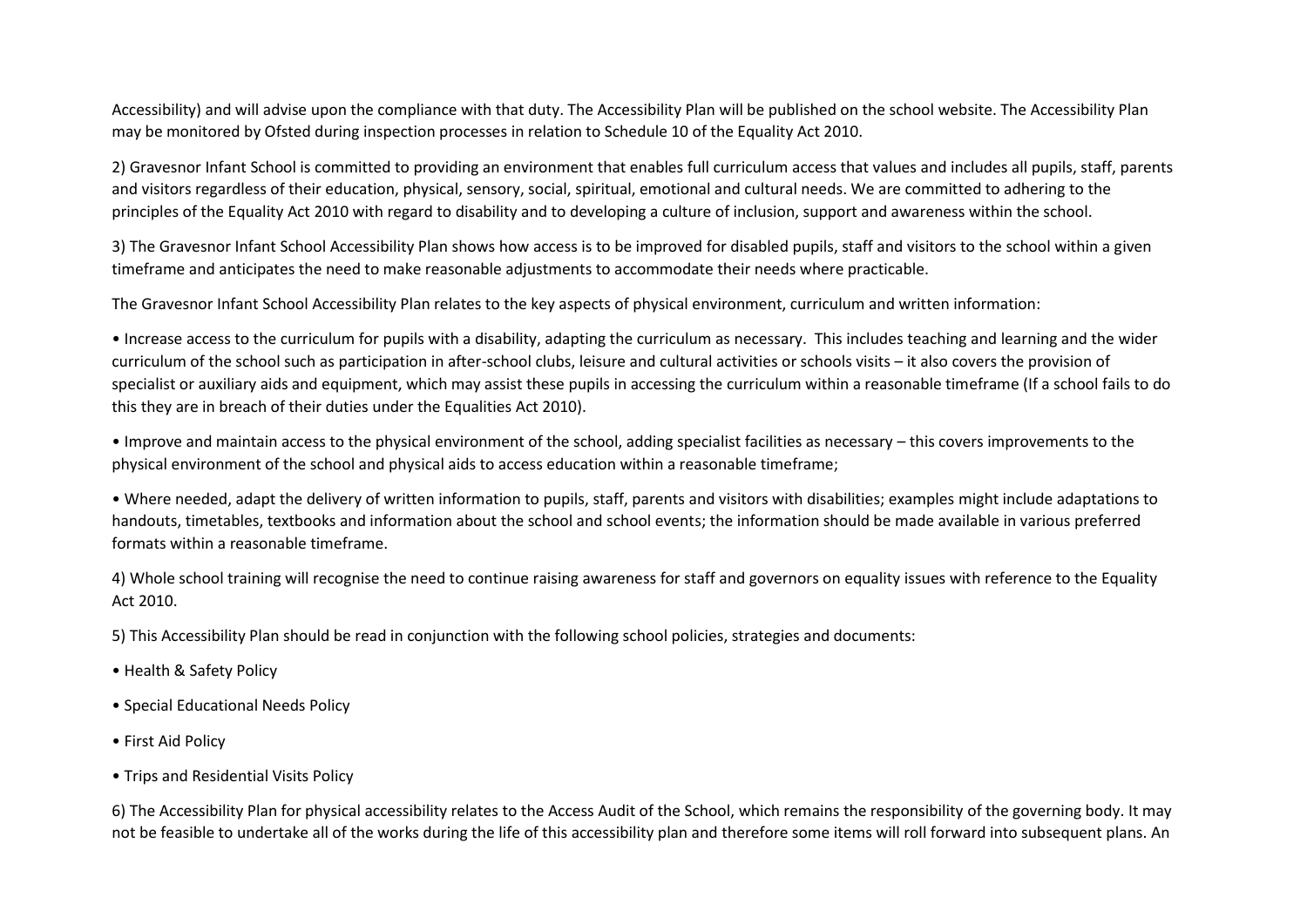accessibility audit will be completed by the school prior to the end of each period covering this plan in order to inform the development of a new Accessibility Plan for the ongoing period.

7) Equality Impact Assessments will be undertaken as and when school policies are reviewed. The terms of reference for all governors' committees will include the need to consider Equality and Diversity issues as required by the Equality Act 2010.

# **Current good practice**

We gather information about any disability or health condition in early communications with parents and carers of children who are new to school. For parents and carers of children already at the school, we ask parents to keep the school informed of any changes to the information they have provided.

## **Physical Environment**

There are no areas of the school to which disabled pupils have limited or no access at the moment. Disabled pupils participate in extra-curricular activities. Some aspects of extracurricular activities present particular challenges, for example lunch and break times for pupils with social/interaction impairments, after-school clubs for pupils with physical impairments and school trips for pupils with medical needs, however all reasonable adjustments are made to support as full an involvement as possible.

#### **Curriculum**

Through planning for individual need, we aim to provide as inclusive an approach as practically possible. Some areas of the curriculum present particular challenges, for example: PE for pupils with a physical impairment, however all reasonable adjustments are made to support as full an involvement as possible. We seek advice and support from the relevant professionals in order to ensure that we have made adequate and reasonable adjustments.

#### **Information**

Different forms of communication are made available as needs are identified to enable all disabled pupils to express their views and to hear the views of others. Access to information is provided in a range of different formats available for disabled pupils, parents and staff as needed.

**Access Audit** The school is in one building, over two floors. All entrances to the school are flat and all have wide doors fitted. The main entrance features a secure lobby and has been fitted with a low reception hatch, this being fully accessible to wheelchair users. The school has a car park and disabled parking bays. There are disabled toilet facilities on both floors. The school has internal emergency signage and escape routes are clearly marked.

#### **Management, coordination, implementation, and review**

• We consult with other professionals and services when new situations regarding pupils with disabilities are experienced.

• The Senior Leadership Team work closely with the Local Authority.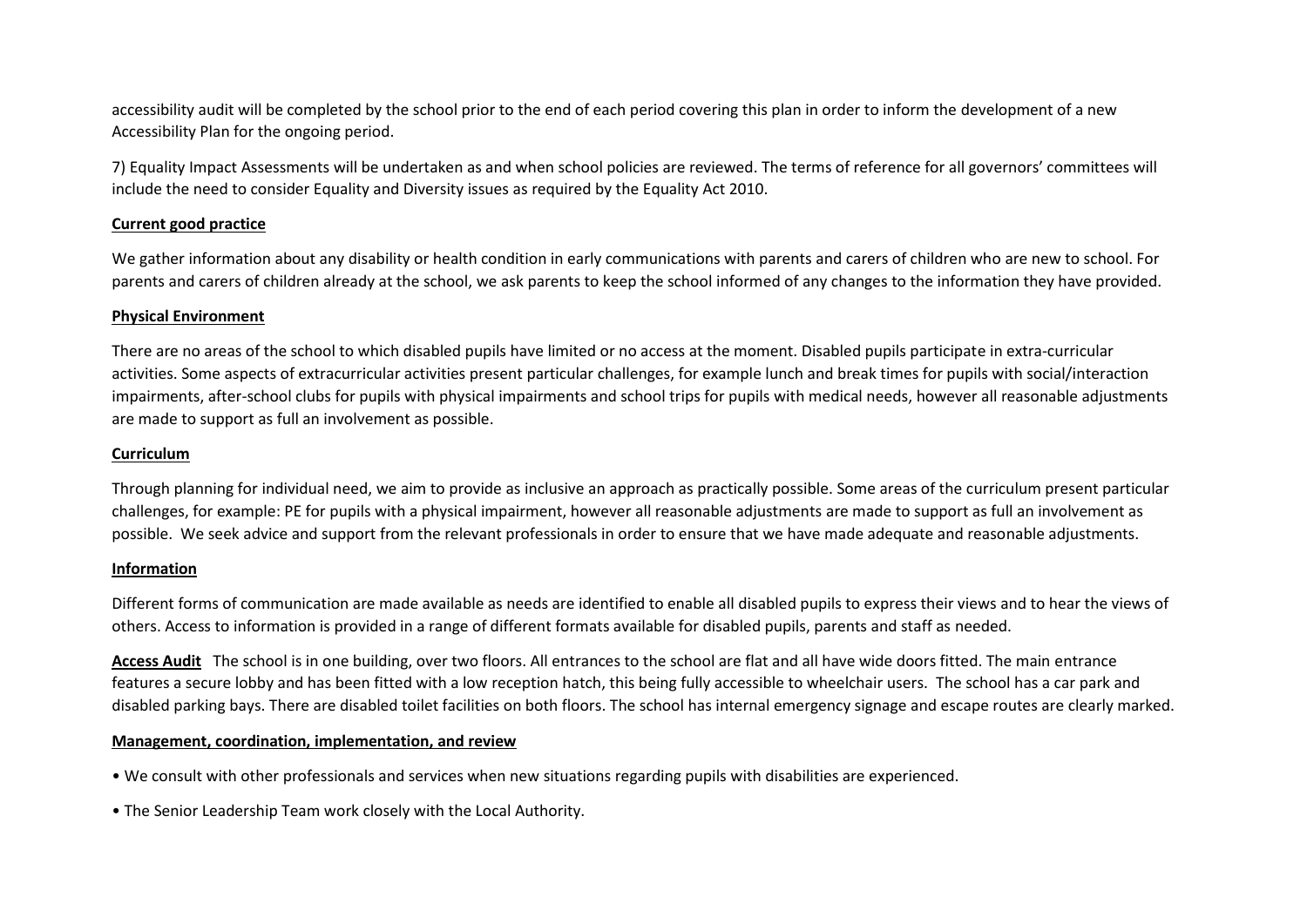- We work closely with parents to consider their children's needs.
- The policy is reviewed annually and/or as children's needs change.
- The annual review is then shared with staff.
- We make links with other schools to share best practice through regular SENCo network meetings and other communications as needed.

## **Complaints**

The school works, wherever possible, in partnership with parents to ensure a collaborative approach to meeting pupils' needs. If there are, any complaints relating to the provision for pupils with access needs these will be dealt with in the first instance by the Headteacher.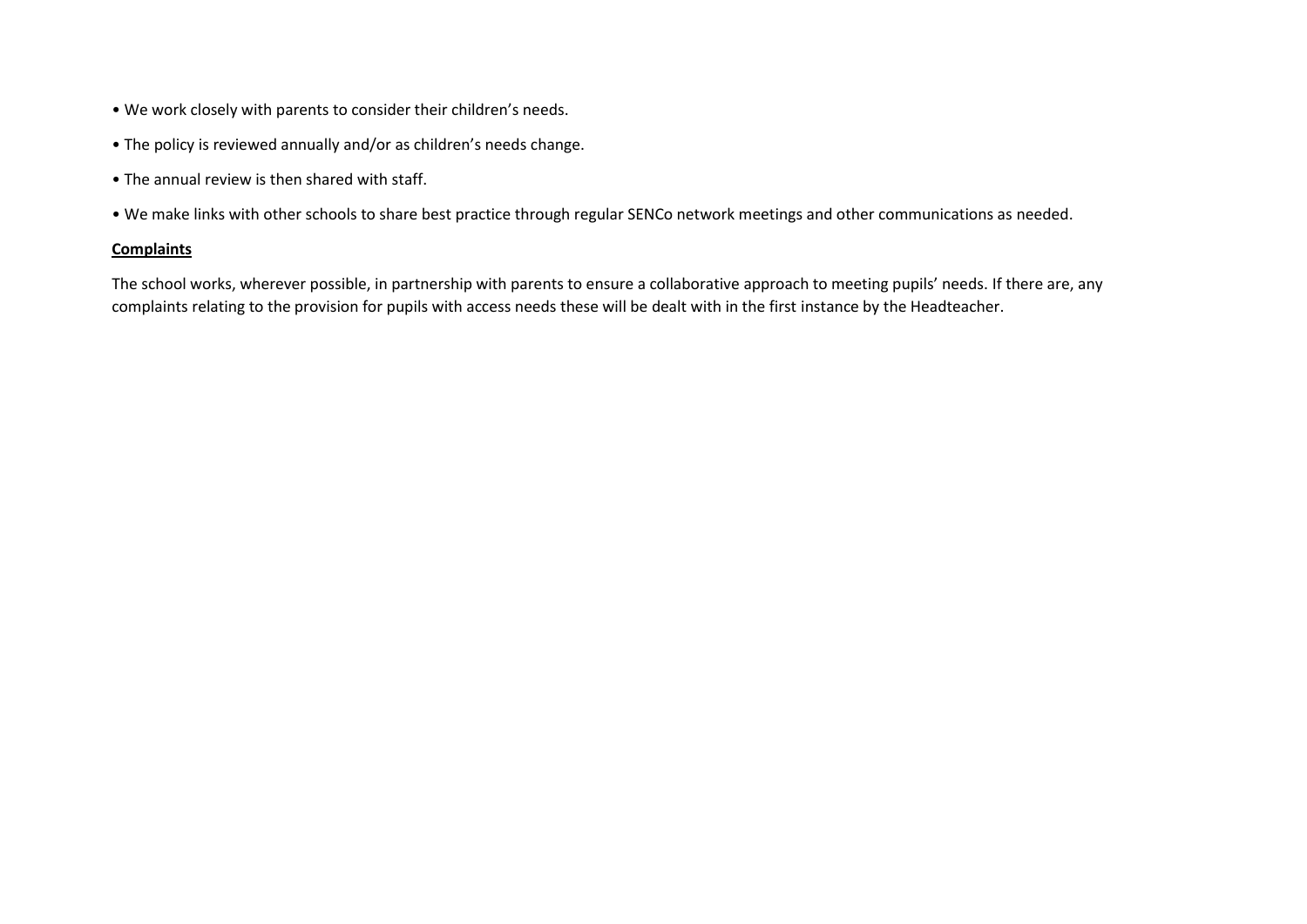| Aim 1: To ensure the need for additional provision is communicated and planned for.                                                                                                                                     |                                                                                                                                                                                                                                                                                                                                                             |                        |                                                                                                             |                                                      |                                                                                                                                           |  |  |  |
|-------------------------------------------------------------------------------------------------------------------------------------------------------------------------------------------------------------------------|-------------------------------------------------------------------------------------------------------------------------------------------------------------------------------------------------------------------------------------------------------------------------------------------------------------------------------------------------------------|------------------------|-------------------------------------------------------------------------------------------------------------|------------------------------------------------------|-------------------------------------------------------------------------------------------------------------------------------------------|--|--|--|
| <b>Targets</b>                                                                                                                                                                                                          | <b>Strategies</b>                                                                                                                                                                                                                                                                                                                                           | <b>Timescale</b>       | <b>Responsibilities</b>                                                                                     | <b>Costings</b>                                      | <b>Success Criteria</b>                                                                                                                   |  |  |  |
| To liaise with pre-school<br>providers to prepare for the<br>new intake of children into<br>reception class each year                                                                                                   | To identify pupils<br>who may need<br>adapted or additional<br>provision                                                                                                                                                                                                                                                                                    | May to July annually.  | HT/SENDco<br>Reception teacher<br><b>WLO</b>                                                                | No Additional<br>Cost                                | Provision set in place ready for when the<br>children start school                                                                        |  |  |  |
| To liaise with educational<br>establishments to prepare<br>for the intake of new<br>children who transfer within<br>year.                                                                                               | To identify pupils<br>who may need<br>adapted or additional<br>provision                                                                                                                                                                                                                                                                                    | Ongoing as need arises | HT/SENDCo/WLO                                                                                               | No Additional<br>Cost                                | Provision set in place ready for when the<br>children start school                                                                        |  |  |  |
| To review policies to ensure<br>that they reflect inclusive<br>practice and procedure                                                                                                                                   | To comply with the<br>Equality Act 2010                                                                                                                                                                                                                                                                                                                     | Ongoing                | HT/SLT/Trustees                                                                                             | No Additional<br>Cost                                | All policies clearly reflect inclusive practice<br>and procedure.                                                                         |  |  |  |
| To establish and maintain<br>close liaison with parents                                                                                                                                                                 | To ensure<br>collaboration and<br>information sharing<br>between school and<br>families.                                                                                                                                                                                                                                                                    | Ongoing                | SLT and all teaching staff                                                                                  | No Additional<br>Cost                                | Clear collaborative working approaches<br>through regular meetings, risk assessment<br>reviews, provision reviews and action<br>planning. |  |  |  |
| To establish and maintain<br>close liaison with outside<br>agencies for pupils with<br>additional needs                                                                                                                 | To ensure<br>collaboration<br>between all key<br>personnel.                                                                                                                                                                                                                                                                                                 | Ongoing                | SLT/SENDCo, all teaching staff and<br>outside professionals                                                 | Support<br>Provided<br>through BPSI<br>Hours.        | Clear collaborative working approaches<br>through regular meetings, risk assessment<br>reviews, provision reviews and action<br>planning. |  |  |  |
| To include pupils with a<br>disability, medical condition<br>or other access needs as<br>fully as possible in the wider<br>curriculum including trips<br>and residential visits as well<br>as extracurricular provision | Create personalised<br>risk assessments and<br>access plans for<br>individual children.<br>Liaise with external<br>agencies, identifying<br>training needs and<br>implementing<br>training where<br>needed. Ensure that<br>actions, including<br>emergency<br>evacuation<br>procedures, are clear<br>and that staff are<br>capable of carrying<br>them out. | Ongoing                | SLT, SENDCo and all teaching staff,<br>extracurricular service providers and<br>educational visits settings | Possible<br>additional TA<br>Support £70 per<br>day. | Evidence that appropriate considerations<br>and reasonable adjustments have been<br>made                                                  |  |  |  |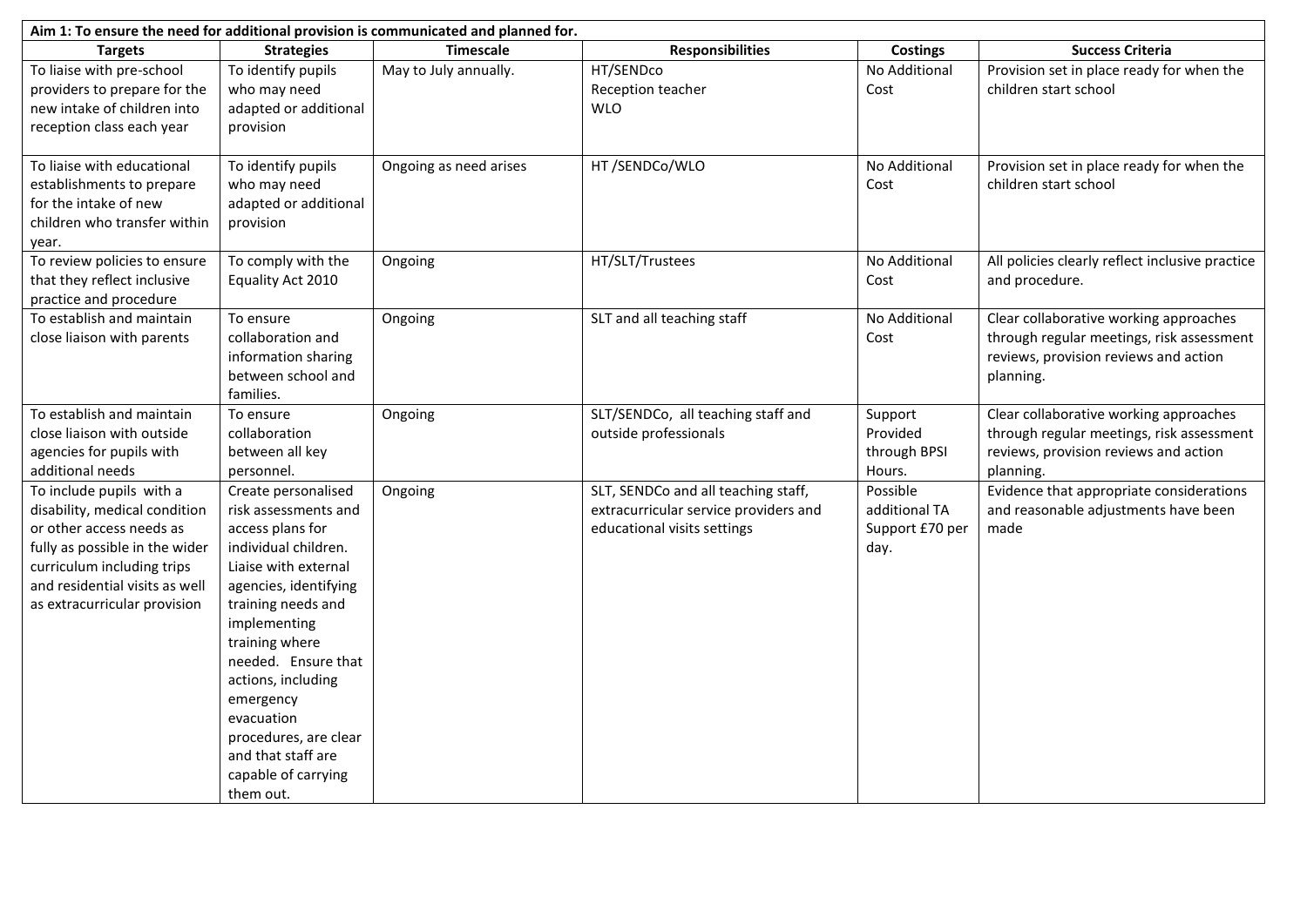**Aim 2: To improve the physical environment of the school to increase the extent to which pupils with a disability, medical condition or other access needs can access education and associated services.**

| <b>Targets</b>            | <b>Strategies</b>     | <b>Timescale</b> | <b>Responsibilities</b>                  | <b>Costings</b>   | <b>Success Criteria</b>                       |
|---------------------------|-----------------------|------------------|------------------------------------------|-------------------|-----------------------------------------------|
| To adapt the physical     | The school will take  | Ongoing          | SLT, Site Manager                        | Depending on      | Evidence that appropriate considerations      |
| school environment (if    | account of pupils     |                  |                                          | the child's need. | have been made wherever physical school       |
| required)                 | with physical needs   |                  |                                          |                   | improvements are carried out/required.        |
|                           | and sensory           |                  |                                          |                   |                                               |
|                           | Impairments.          |                  |                                          |                   |                                               |
| Ensure that reasonable    | Create personalised   | Ongoing          | SLT, SENDCo, WLO, all teaching staff and | No Cost for       | As full as possible inclusion for all pupils. |
| adjustments are made for  | risk assessments and  |                  | the site manager                         | Services and      | Safe evacuation in an emergency.              |
| pupils with a disability, | access plans for      |                  |                                          | support           |                                               |
| medical condition or      | individual pupils.    |                  |                                          | provided          |                                               |
| other access needs        | Liaise with external  |                  |                                          | through the       |                                               |
|                           | agencies, identifying |                  |                                          | NHS service.      |                                               |
|                           | training needs and    |                  |                                          |                   |                                               |
|                           | implementing          |                  |                                          |                   |                                               |
|                           | training where        |                  |                                          |                   |                                               |
|                           | needed. Ensure that   |                  |                                          |                   |                                               |
|                           | actions, including    |                  |                                          |                   |                                               |
|                           | emergency             |                  |                                          |                   |                                               |
|                           | evacuation            |                  |                                          |                   |                                               |
|                           | procedures, are clear |                  |                                          |                   |                                               |
|                           | and that staff are    |                  |                                          |                   |                                               |
|                           | capable of carrying   |                  |                                          |                   |                                               |
|                           | them out.             |                  |                                          |                   |                                               |
|                           |                       |                  |                                          |                   |                                               |